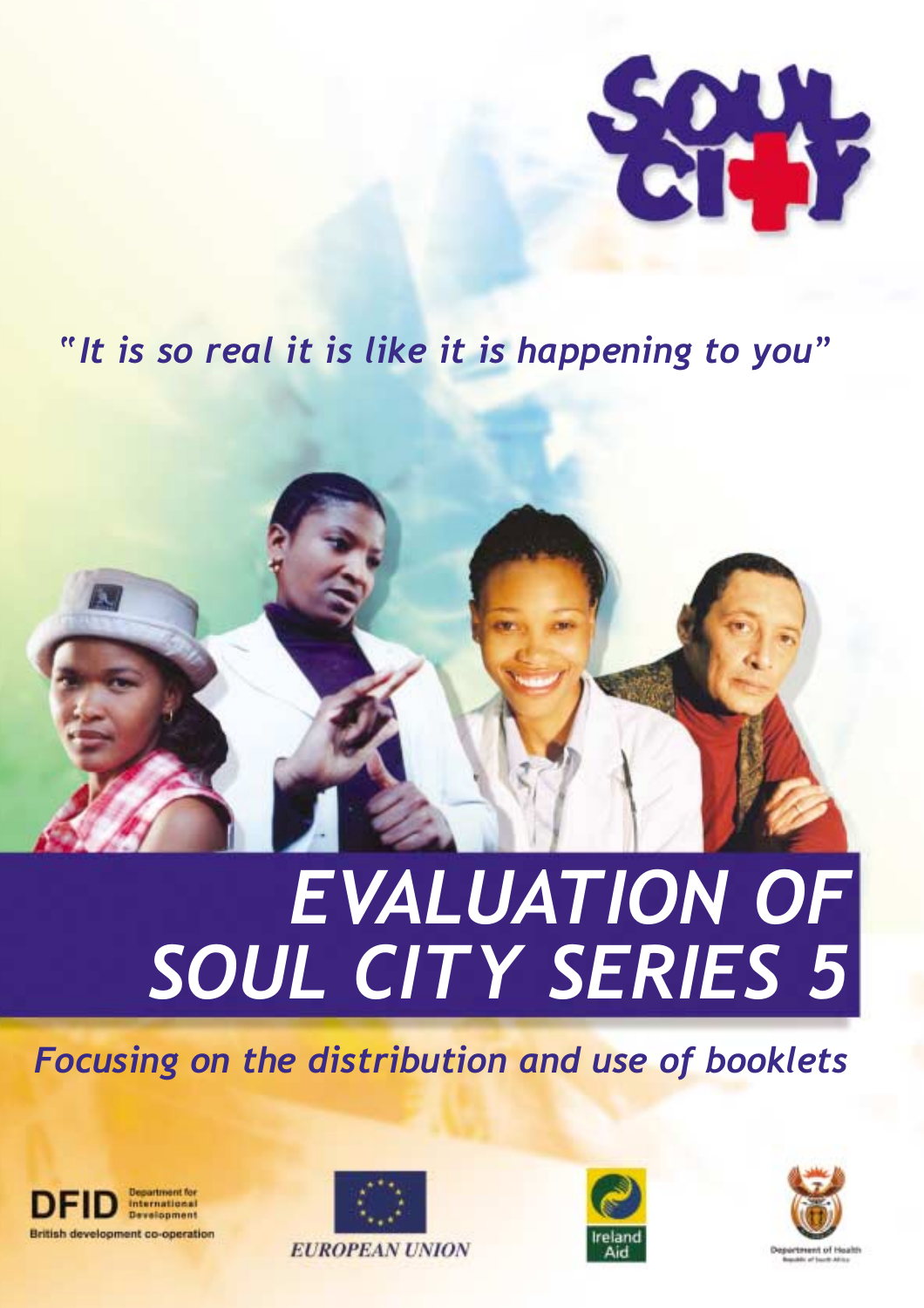# **EVALUATION OF** *SOUL CITY SERIES 5*

# *Focusing on the distribution and use of the booklets*

The Soul City team has played a critical role in the production of these materials through their administrative support, research and editorial input. Their dedication and expertise is valued and appreciated.

| Series co-ordinator:          | Ms Lebo Ramafoko |
|-------------------------------|------------------|
| Senior Series Manager:        | Dr Shereen Usdin |
| Senior Research Manager:      | Dr Sue Goldstein |
| Soul City Executive Director: | Dr Garth Japhet  |

This research was carried out by Social Surveys. This report is a summary of the report entitled: "Report on the Soul City Series 5 Evaluation". Prepared by Social Surveys (Pty)Ltd. The Coach House, Pilrig Place, 5 Eton Rd, Parktown, 2198. Tel: 011 482 2512, bev@socialsurveys.co.za

#### **Soul City: Institute for Health and Development Communication**

2nd Floor, Park Terrace, Princess of Wales Terrace, Parktown, 2123 P.O.Box 1290 Houghton, 2041, South Africa Tel: (27 11) 643 5852 Fax: (27 11) 643 6253 E-mail: soulcity@soulcity.org.za Web: www.soulcity.org.za

#### ISBN: 0-620-30114-7

© Soul City 2002

All right reserved. No part of this publication may be reproduced, stored in a retrieval system, or transmitted in any form or by any means, electronic, mechanical, photocopying, recording or otherwise, without prior permission of the copyright holder.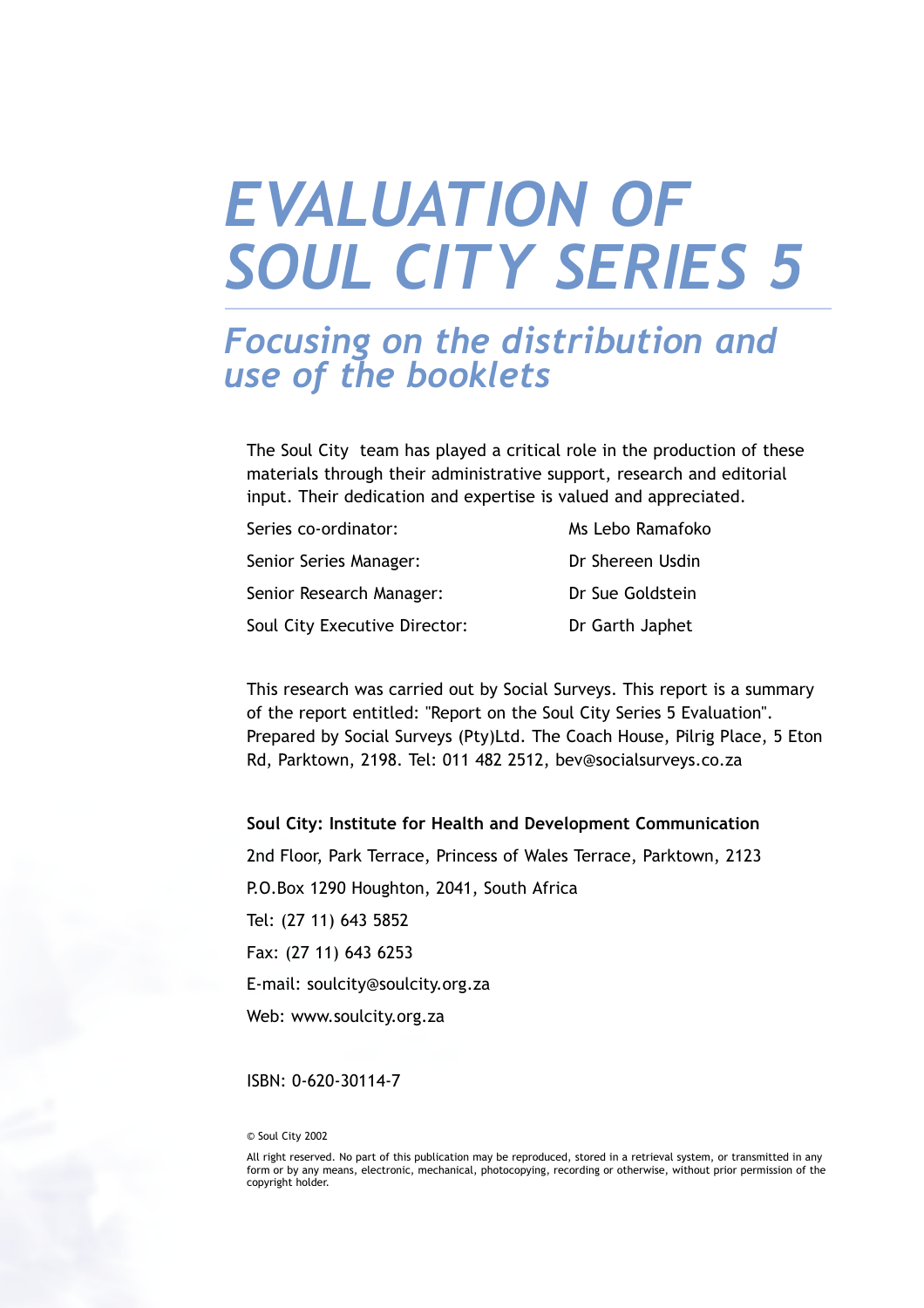# **TABLE OF CONTENTS**

| <b>BACKGROUND</b>                           |    |
|---------------------------------------------|----|
| The Evaluation                              | 5  |
| <b>METHODOLOGY</b>                          | 6  |
| National Survey                             | 6  |
| <b>Focus Groups</b>                         | 6  |
| <b>RESULTS</b>                              | 8  |
| Access to the Booklets                      | 8  |
| Reach of Individual Booklets                | 10 |
| Use of the Boolkets                         | 11 |
| <b>Competitions and Marketing</b>           | 12 |
| Advertising                                 | 12 |
| SELF-REPORTED IMPACT AND AUDIENCE RECEPTION | 13 |
| <b>HIV/AIDS</b>                             | 13 |
| Rape                                        | 16 |
| <b>DISCUSSING THE ISSUES</b>                | 19 |
| SMALL BUSINESS DEVELOPMENT                  | 20 |
| <b>DISABILITY</b>                           | 21 |
| <b>ENDURANCE OF OLD THEMES</b>              | 22 |
| THE MULTI-MEDIA VEHICLE                     | 23 |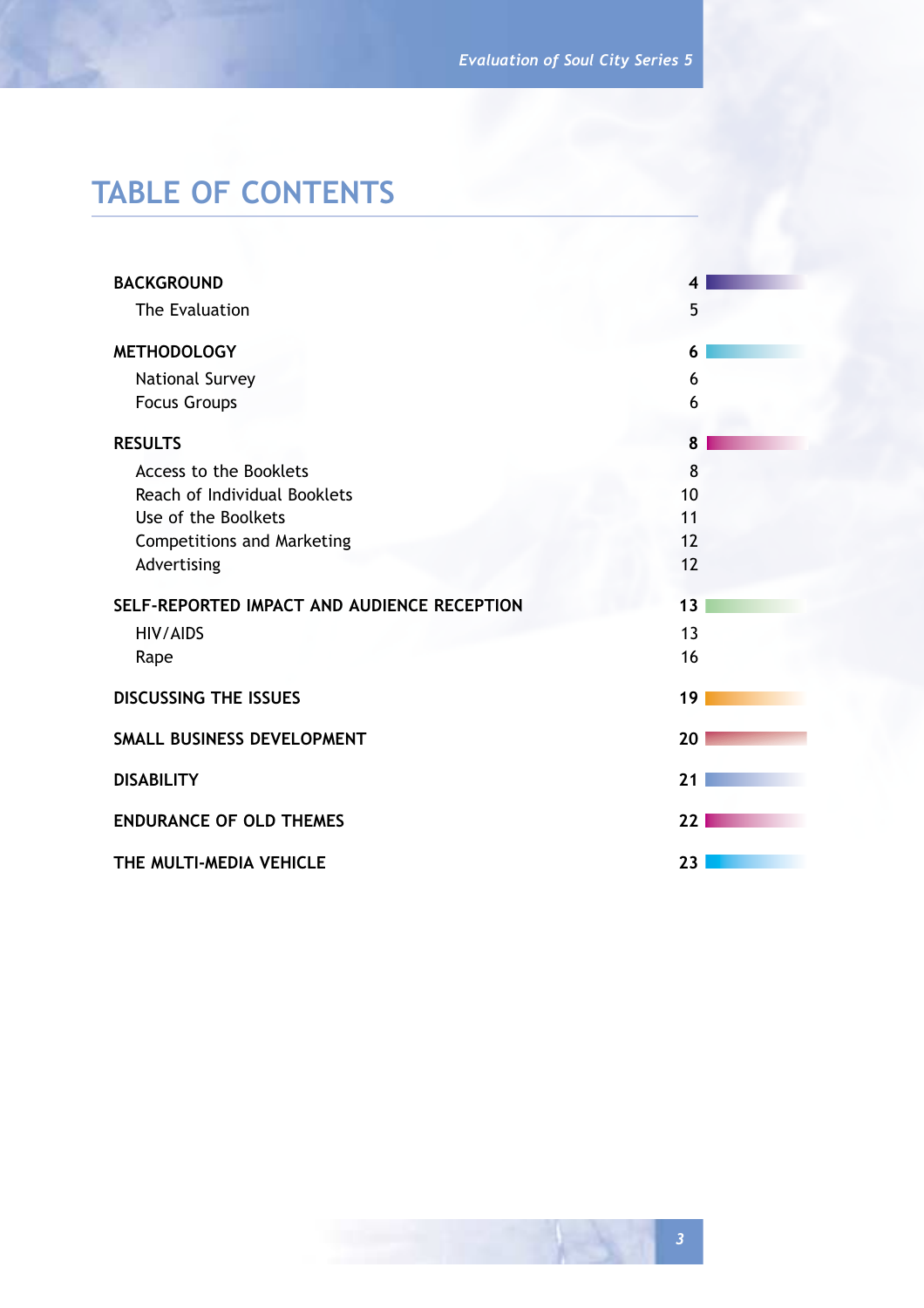



# **BACKGROUND**

Soul City is a dynamic and innovative multi-media health project. Through drama and entertainment Soul City reaches about 20 million South Africans and many other people in the Southern African region. Soul City makes information popular and accessible. It examines many different health issues, and empowers learners to make healthy choices, both as individuals and as communities.

The Soul City project is made up of:

- A prime time television series
- A daily radio drama
- 3 Booklets on the health topics covered in the broadcast media
- A publicity campaign which keeps people talking and thinking about Soul City
- Adult education and youth life skills materials

Soul City is a South African NGO that has been internationally recognised for the way in which it harnesses the power of the mass media for health promotion and development.

In a country that is ideally placed to use the mass-media, Soul City integrates education and entertainment in the form of popular drama, to attract, hold and educate its audiences. The model developed by Soul City is illustrated below:



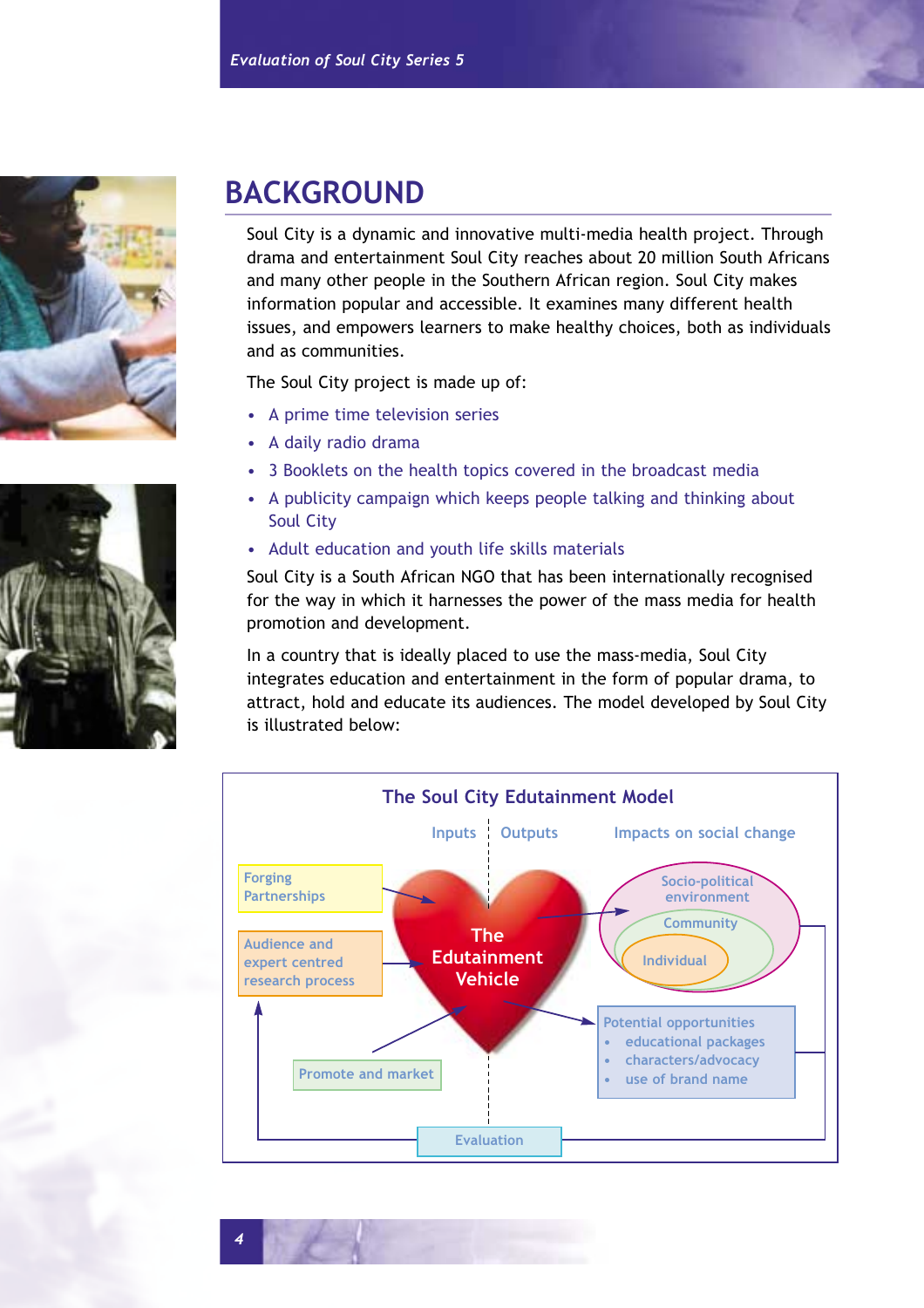The fifth series of Soul City dealt with the following issues:

- HIV and AIDS: from the perspective of caring and supporting people living with HIV or AIDS.
- Disability
- Rape
- Small business development

Just over half a million copies of each of three booklets were distributed through the Sunday Times, a weekly with national circulation. The three booklets were: "Living Positively" "Disability Rights are Human Rights" and "Starting your own business". In addition, these booklets were distributed as inserts in three newspapers with a more regional focus: The Sowetan (Gauteng focus, although available nationally in metro areas), Ilanga (KZN focus) and Die Burger (Western Cape focus). Finally, half a million booklets were made available (on request) to clinics, schools and organisations. These were distributed by the distribution company, Viva Books. Total distribution figures of:

- Living positively 1 500 000
- Disability rights are human rights 1 018 000
- Starting your own business 1 073 000

# **THE EVALUATION**

The main purpose of this evaluation was to assess the distribution and usage of the Soul City booklets, which provide further information about the messages incorporated in the TV and radio series, and are serialised in some of the major newspapers.

A secondary purpose was to explore qualitatively the impact of the series on two issues HIV/AIDS and rape.

The objectives of the evaluation were defined as follows:

- To map out the distribution of the Soul City booklets
- To understand how the booklets are read and used
- To understand the impact, if any, that the booklets have had since the series
- To gain insight into people's reception of the competitions and marketing
- To qualitatively assess and document the extent to which Soul City 5 impacted on attitudes and social norms towards rape and living positively with HIV.

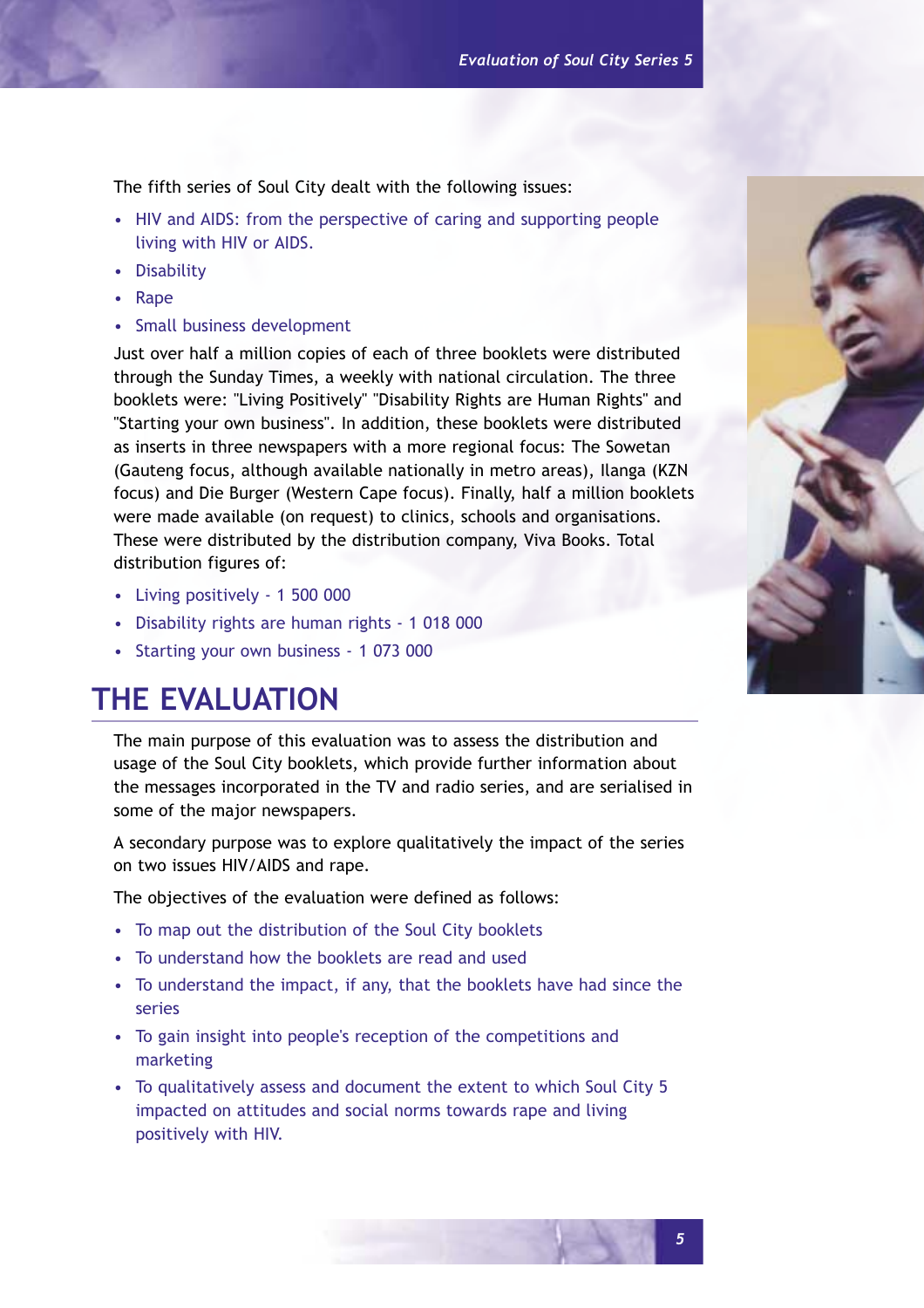

# **METHODOLOGY**

# **NATIONAL SURVEY**

The evaluation of the distribution and use of the booklets was conducted via a syndicated survey.

The fieldwork, conducted by Markinor, surveyed the national adult population (age 16 upwards). The total sample of 3 500 included two distinct sampling frames - one for metropolitan areas, and the other for non-metro areas.

## **METROPOLITAN AREAS:**

A probability sample of 1000 interviews amongst black respondents, stratified according to province and community size and metro area.

A quota sample of 1000 interviews amongst coloured, Indian and White respondents (quotas applied to race, province, community size, metro area, age, gender and working status).

## **NON-METRO AREAS:**

A probability sample of 1500 interviews, stratified according to province and community size.

Results were weighted up to the national population.

# **FOCUS GROUPS**

Five focus groups were convened to qualitatively investigate the impact of Series 5 around HIV and Rape.

## **DISTRIBUTION & COMPOSITION OF GROUPS**

The focus groups were spread across three provinces: North West, Limpopo (previously Northern Province), and the Free State

Groups consisted of 10 black participants, of matched gender and similar age. The gender of the facilitator was matched to that of the participants, to encourage openness and allow for sensitive handling of the issues.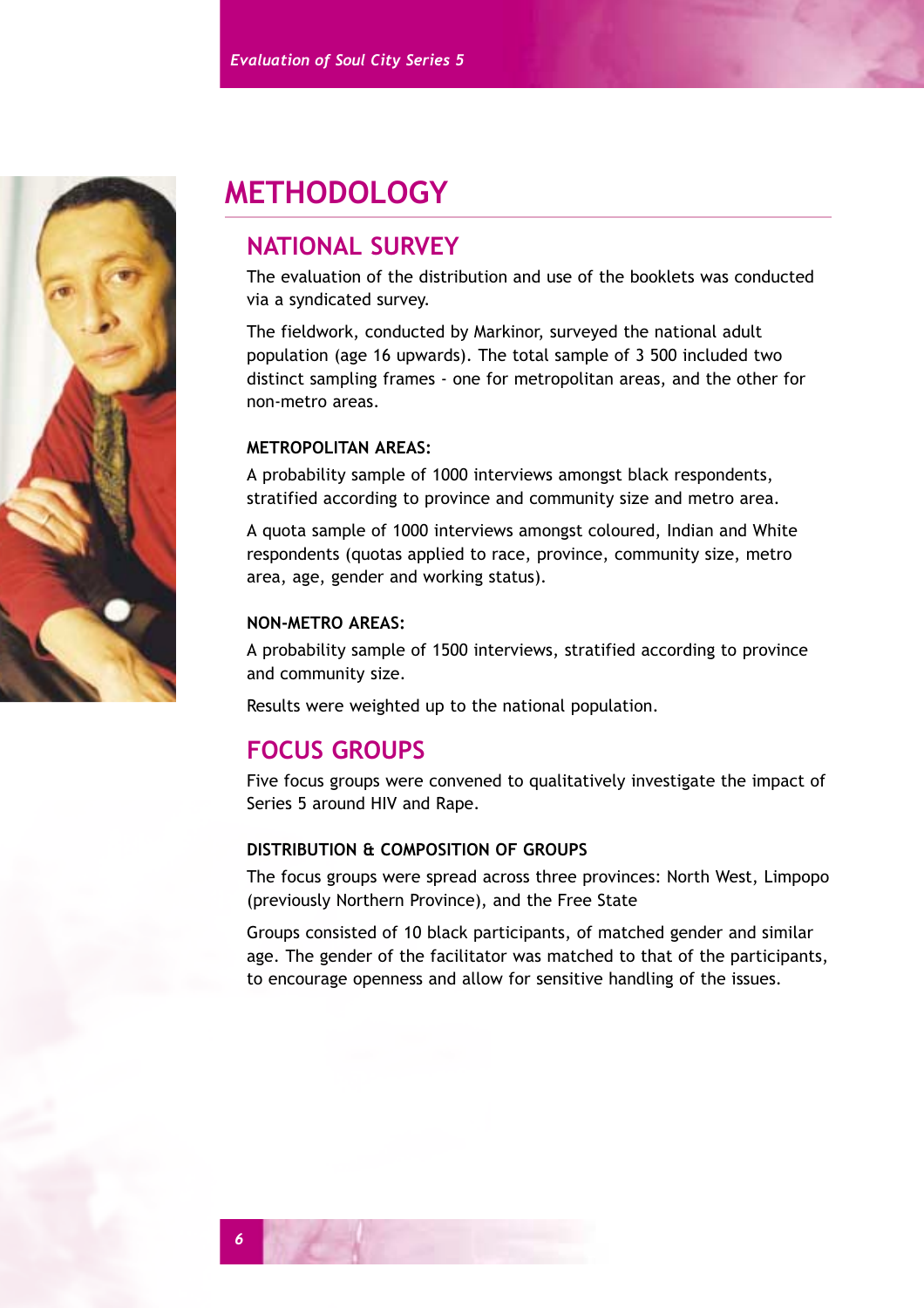| Area                   | Area type  | Gender | Age group |
|------------------------|------------|--------|-----------|
| North West: Mabopane   | Peri-urban | Male   | $26 - 40$ |
| North West: Mabopane   | Peri-urban | Female | $16 - 25$ |
| Free State: Thaba Nchu | Rural      | Female | $26 - 40$ |
| Limpopo: Pietersburg   | Urban      | Male   | $16 - 25$ |
| Limpopo: Pietersburg   | Urban      | Female | $26 - 40$ |

The sample was constructed as follows:

#### **RECRUITMENT**

Participants were defined as being individuals who watched the TV series between August and October 2001 and/or those who listened to the daily radio series between September and December 2001. The minimum required exposure was as follows:

- TV only: at least 5 out of the 7 episodes about HIV/Rape or
- Radio only: "almost always" or "often / most episodes" or
- TV + radio (minimum of 3 TV episodes PLUS minimum of "sometimes" radio)

Key dramatic moments rather than issues dealt with were used to gain information about which episodes had been watched.

## **CONDUCTING THE GROUPS**

Focus groups were facilitated by experienced facilitators.

Focus groups were conducted in the main African languages spoken in the respective areas. Participants were collected at agreed points before each group and brought to the venue. Groups were held in private homes, and refreshments were provided.

On completion of each group interview, all participants were given cash as a token of appreciation for their attendance, respondents did not know about the incentive beforehand.

## **DATA PROCESSING**

All interviews were recorded using two recorders. The tape recordings were transcribed and translated into English by the facilitator. As an extra quality control measure, these transcriptions were checked against the original tapes by another researcher.





*7*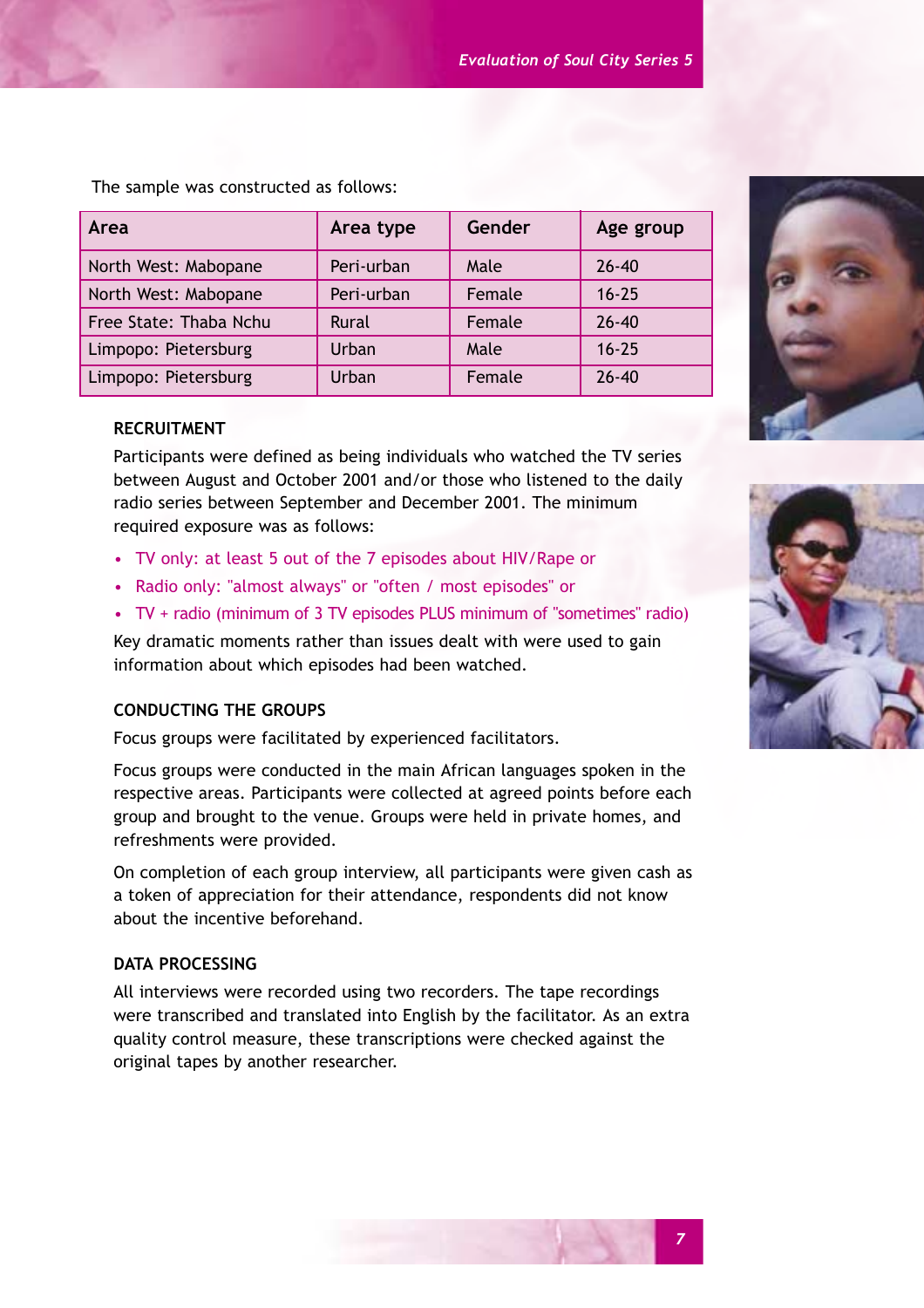

# **RESULTS**

## **ACCESS TO THE BOOKLETS:**

42% of the adult population (over 16 years) saw at least one of the three booklets distributed during series 5. In real population figures, this translates to 11.7 million adults . On average, each booklet was seen by 3 people .

Those most likely to have accessed any of the booklets were:

- Black and Indian people (over 45% exposure in each group)
- Teenagers and young adults
- Students and unemployed people
- People living in large towns and metropolitan areas
- Gauteng residents
- LSM<sup>\*</sup> groups 4-7

#### Those least likely to have accessed any of the booklets were:

- White people (20% accessed them)
- People over 60 years
- Retired people and housewives
- People living in villages and rural areas
- Residents of the Free State, Eastern and Western Cape
- LSM groups at both extremes (1 and 10)

There was no significant difference in exposure between men and women.

#### **GEOGRAPHICAL REACH OF BOOKLETS:**



'LSM's are the Living Standards Measures used by the South African Advertising Research Foundation and is a measure of socio-economic status based on a number of criteria: income, ownership of various items, education level etc.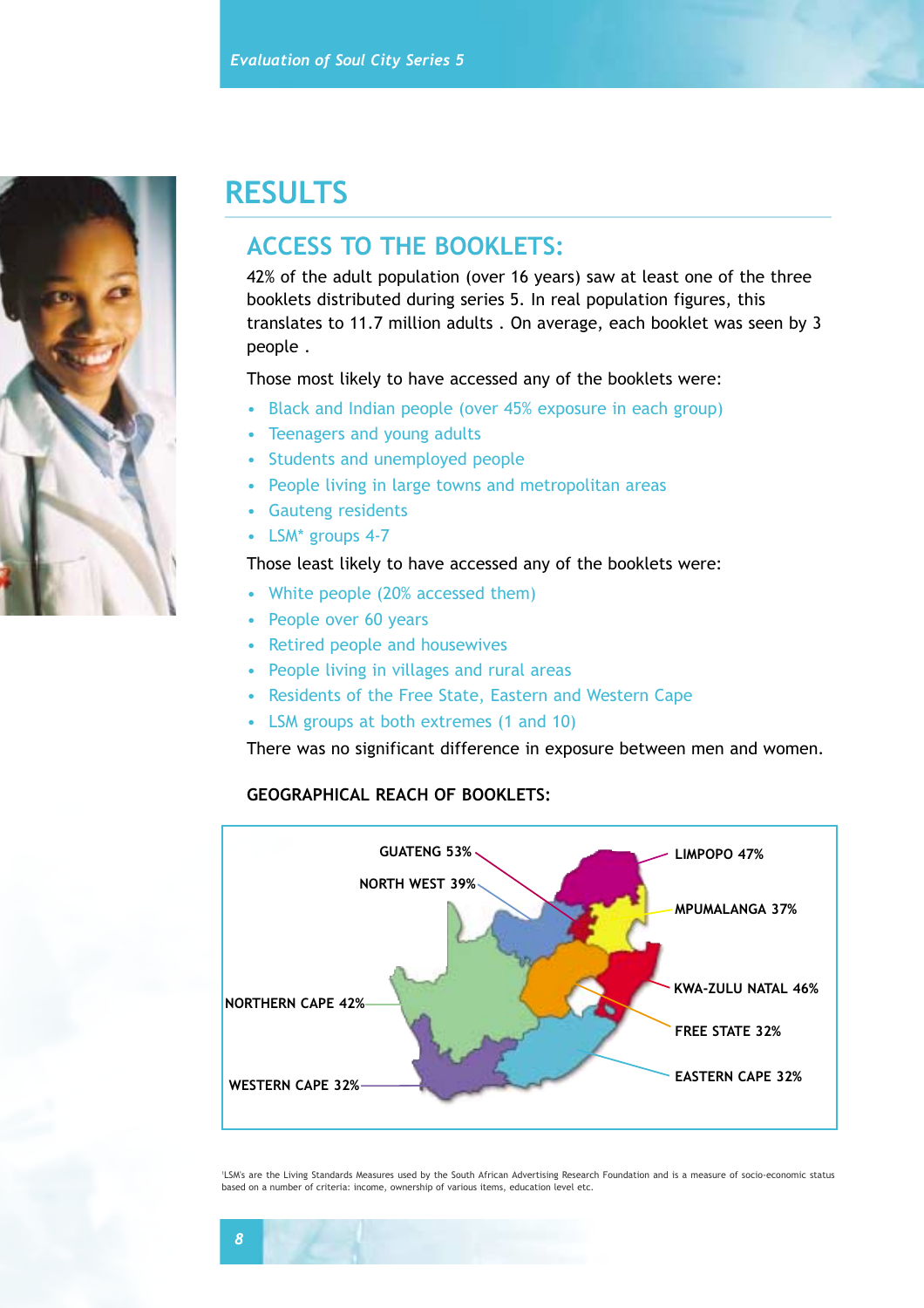

People living in large towns and metropolitan areas were the most likely to have seen any of the booklets, while those living in rural areas and villages were least likely. Given that rural conditions would offer a relatively unfavourable environment for the distribution and reception of print media it is remarkable that over a third of the rural population did access the booklets. Results show that distribution through clinics was the crucial strategy in reaching rural people

In terms of socio-economic profile, those most likely to have accessed the booklets were found to be within the LSM<sup>2</sup> 4-7 range. This implies the greatest reach amongst an urban population which is reasonably well educated (up to matric, and sometimes slightly higher), with access to electronic and print media, and a monthly household income between R1 500 and R5 500. Together, these groupings represent about 45% of the adult population.



<sup>2</sup> LSM's are the Living Standards Measures used by the South African Advertising Research Foundation and is a measure of socio-economic status based on a number of criteria: income, ownership of various items, education level etc.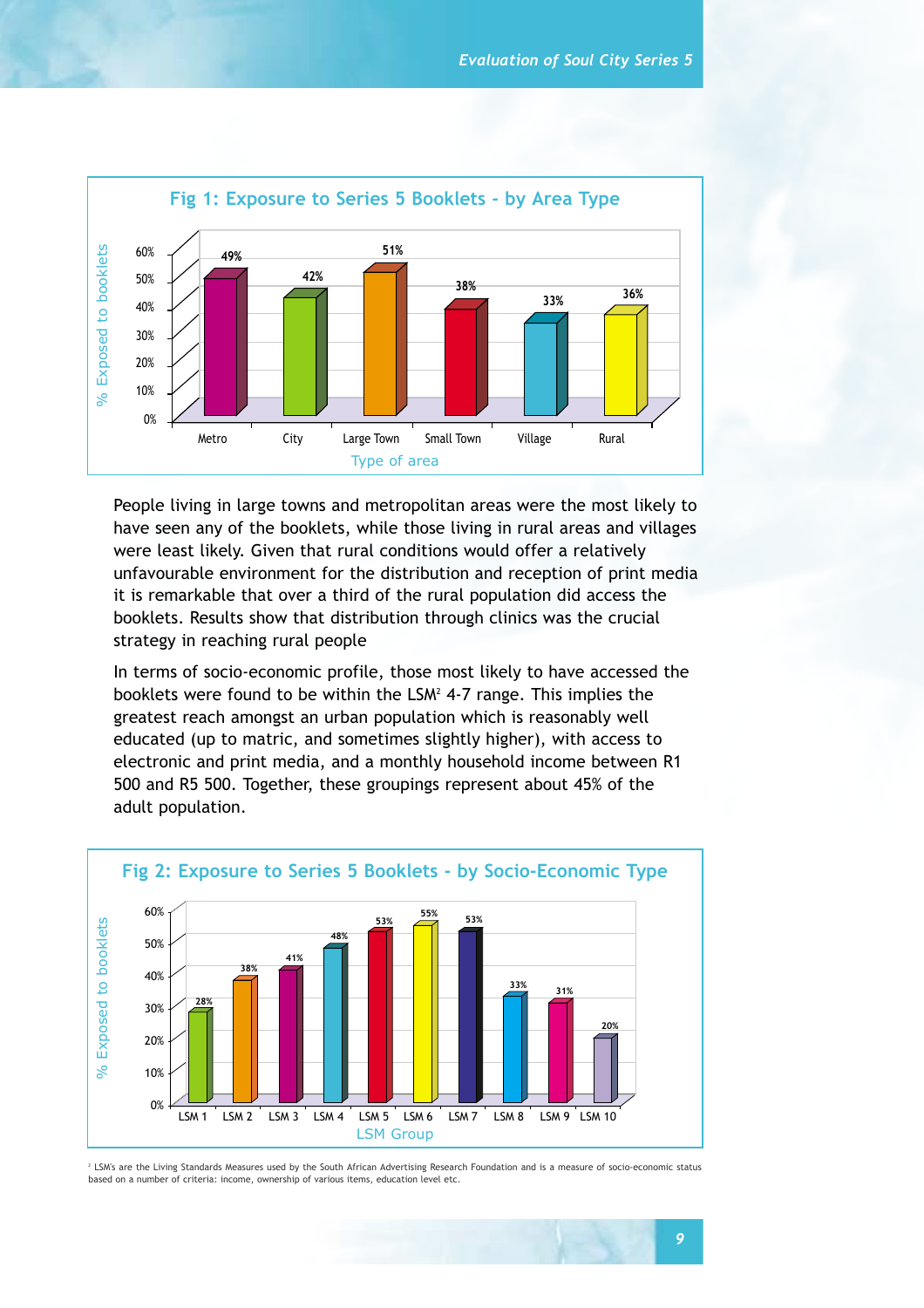



# **REACH OF INDIVIDUAL BOOKLETS**

- *"Living positively with HIV and AIDS"* Reached a massive 38.5% of the adult population.
- *"Starting your own business"* Reached 16% of the adult population.
- *"Disability rights are human rights"* Reached 15% of the adult population.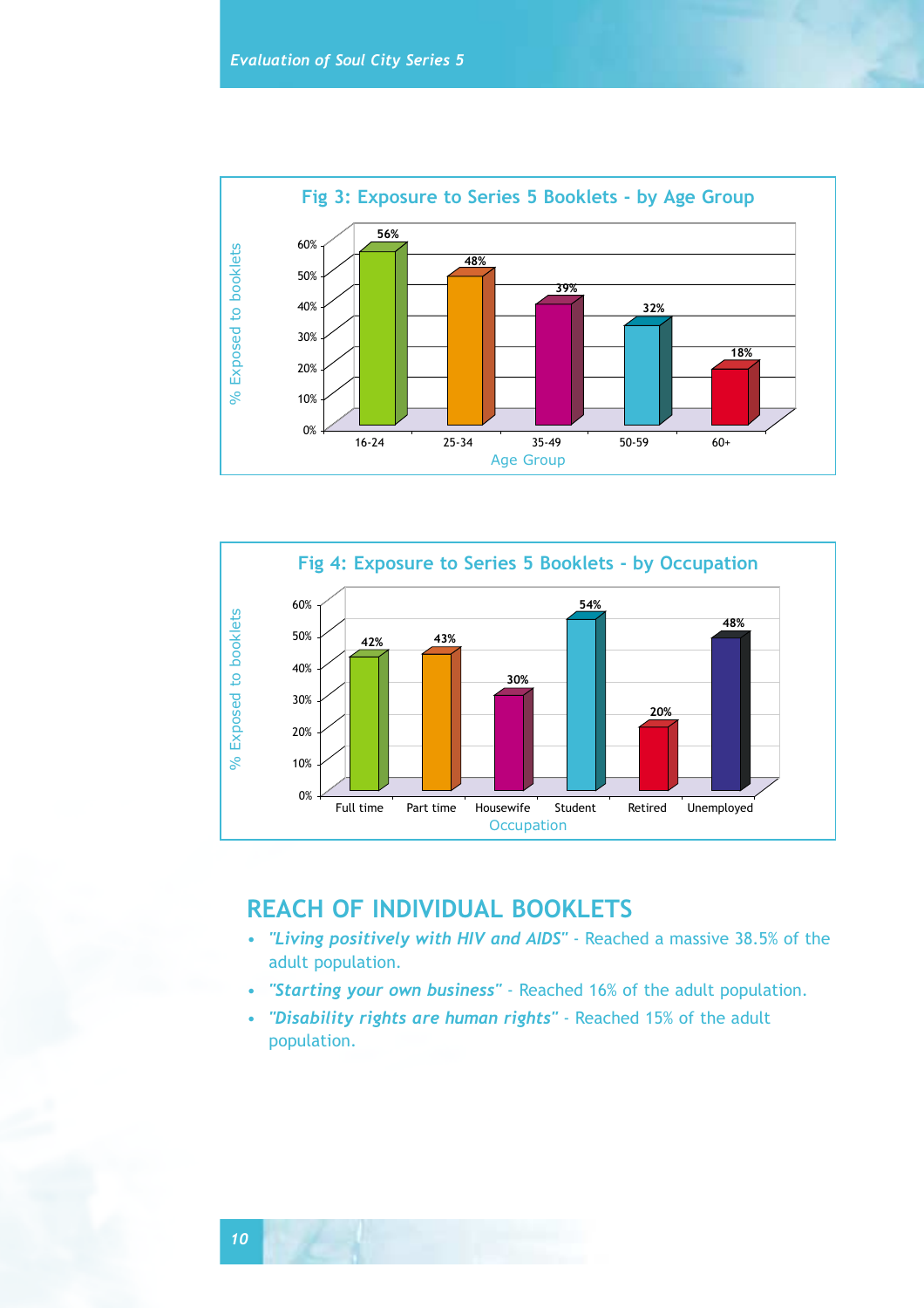One and a half million black people had seen the booklets at a friend's house. The fact that books are visible in people's homes indicates a positive outcome in relation to one of the key aims of the Soul City strategy - to bring issues into a more public arena and catalyse interpersonal communication about the health and social issues it addresses.

The chart below reflects actual figures for exposure to the individual booklets (note that these combine exposure to any language version)



The distribution of the booklets was remarkable successful with reach far beyond the actual numbers o booklets produced. A particularly valuable distribution mechanisms seem to be through clinics. An exciting result is that 48% of unemployed people in the study had accessed a Soul City 5 booklet.

# **USE OF THE BOOKLETS:**

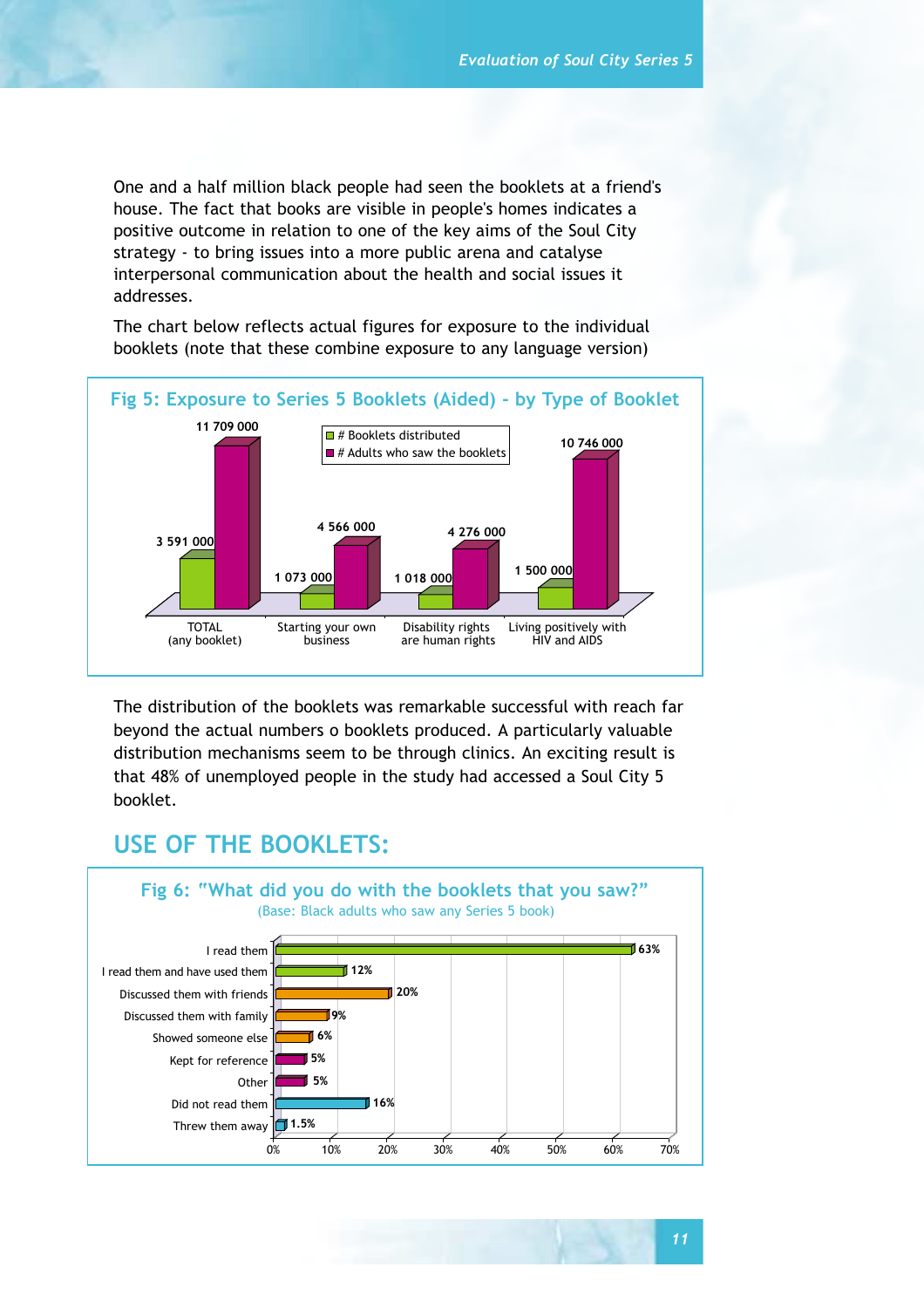## **COMPETITIONS AND MARKETING**

88% of the black population said they had not heard about the Soul City Series 5 competition, despite the fact that there were competitions linked to both the TV and radio series, and that advertising for these competitions occurred within the same prime-time slot as the drama, as well as in the press.

Of the 9% of black adults who did remember the competition, 18% said they had entered it. More than half of these people were under 24 years old.



## **ADVERTISING**

A quarter of the adult black population had seen or heard some kind of advertising for Series 5. This was accessed mainly via the electronic media.

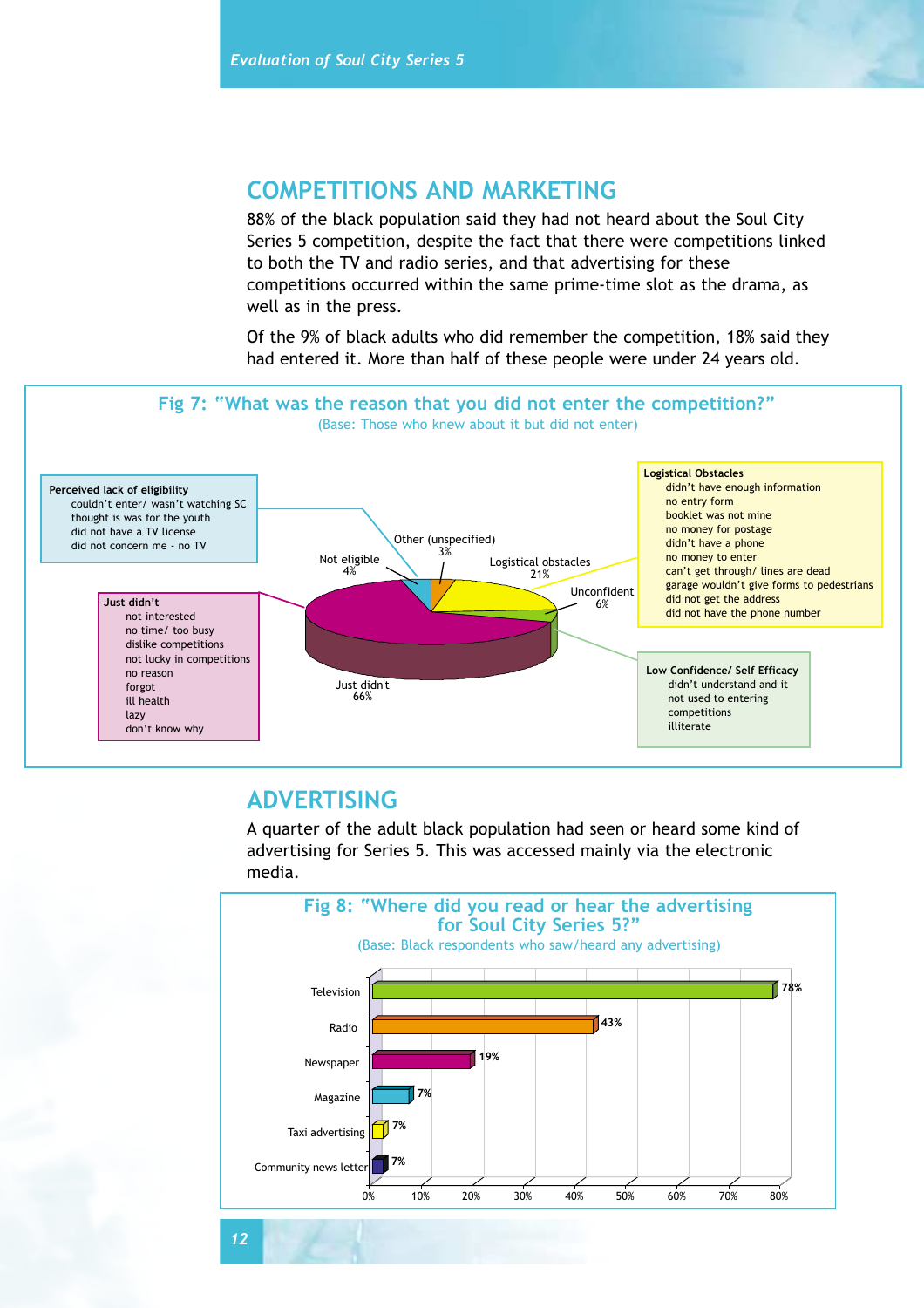# **SELF-REPORTED IMPACT AND AUDIENCE RECEPTION**

Themes, which arose in the analysis of the focus group discussions, were:

## **HIV/ AIDS**

#### **REALITY OF THE EPIDEMIC**

Soul City serves as a reminder to people that the AIDS epidemic is real and that discrimination against people living with HIV or AIDS is wrong.

*"Soul City clarifies on AIDS that indeed AIDS is there and that we live with it, and that we should not forget it." [Male 25-40, peri-urban]* 

*"AIDS is real and it is here." [Female 25-40, rural]*

#### **DISCLOSURE**

The theme of disclosure was a dominant one with people saying that there are advantages to disclosing one's status. Firstly that disclosure is a step towards getting help from others, and secondly that it removes the burden of secrecy.

*"In Soul City I have learnt that, as I have seen, it has dealt with many things such as diseases like AIDS. It has taught me that as a person one has to be honest, one has to speak out what one is in. like now, I had a terrible fear about the AIDS disease. I had sworn to myself that even if I contract it, it would be my secret. Now, what I have seen in Soul City is that one has to speak out so one may live freely and be like everybody else who doesn't have AIDS, and that one should feel that we are all the same, there is no difference. That is the lesson I may say Soul City has taught me." [Male 25-40, peri-urban]*

In the rural women's group, a participant described the main message of Soul City as being about disclosure, and positive living:

*"Go for tests and disclose your status so that you can get help from people who deal with it, and the right diet and medication which prolong your life."*



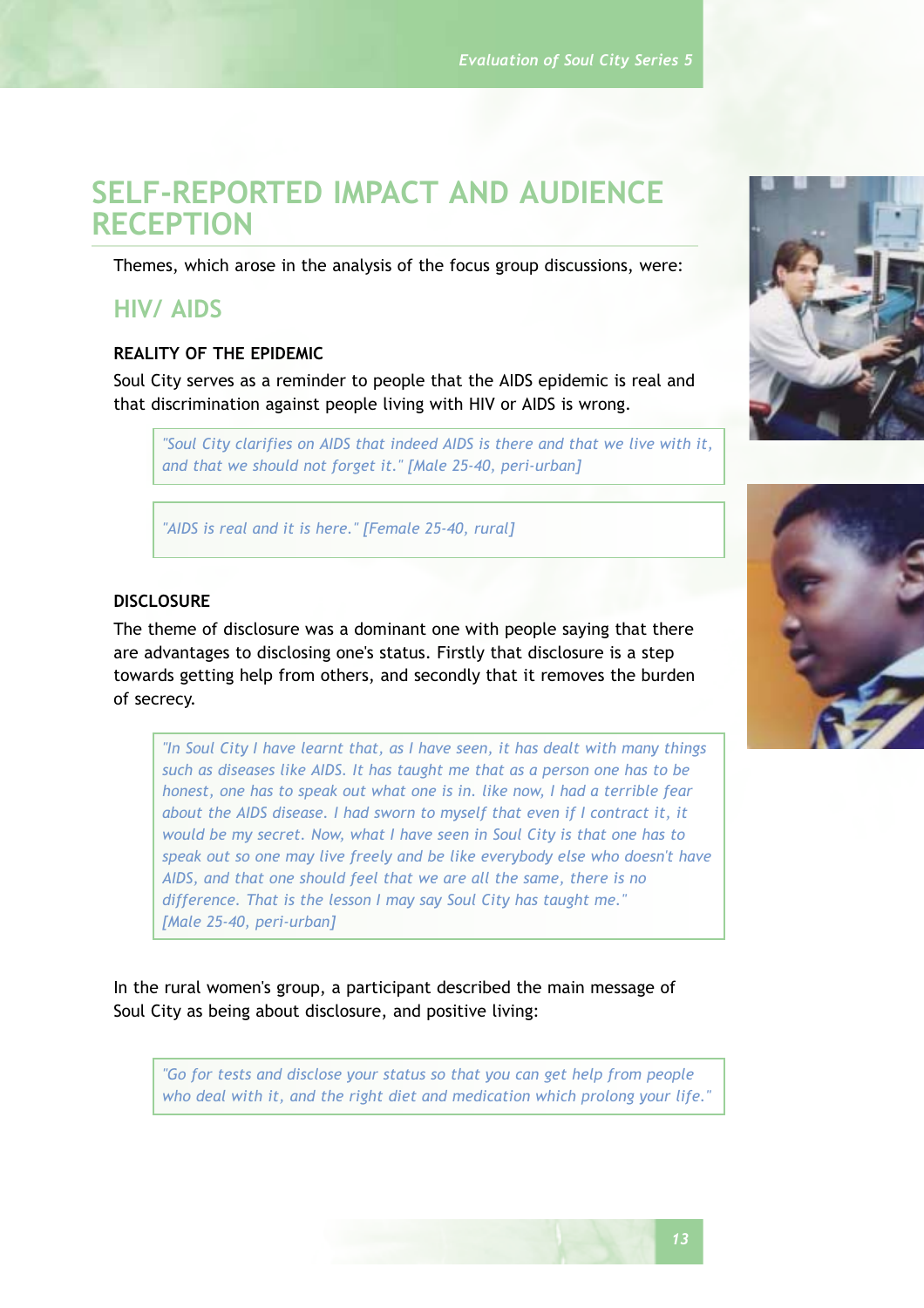

Some people still talk about disclosure ensuring that the disease is not spread, that is implying that if they know a person's status then they will not put themselves at risk. This is not an attitude that is useful, as it does not fit well with the universal precautionary approach, and further may put people at risk

*"It has shown me that if you are HIV-positive you have to be honest and not spread the disease. It has taught me to be honest because that girl was honest, that is why the new guy did not reject and she got support and love for being honest and talking about it."*

## **DISCRIMINATION AND STIGMA**

An understanding that anyone can get AIDS impacted on people's attitudes towards others living with HIV/AIDS:

*"I will never point a finger again to a person with AIDS. They need to be accepted and loved so that they don't feel rejected and decide to commit suicide like Sol once did." [Female 25-40, rural]*

*"It taught me not to reject people with HIV because I don't know if I too am HIV or could get it - and that shows me we have to accept people with HIV." [Female 25-40, rural]*

*"I used to think that people who are HIV-positive deserve to be because of their bad behaviour, but as time went on with things like Soul City I realised I am mistaken and also wrong because I could also get it without behaving badly." [Female 25-40, rural]*

Respondents suggested that fear, caused by lack of knowledge, contributed to stigma and discrimination. Soul City provides information and shows that those who care for or come into contact with HIV-positive people are not in danger of contracting the virus.

*"I did not want people with AIDS, I did not want to meet them … I was afraid they would infect me." [Female 25-40, rural]*

*"I also had a negative attitude towards people with AIDS up to the point where I could not be close to a person that I was absolutely sure they had this virus, but now I know that I will not get the disease from being close to them, and I am now able to give support." [Male 16-24, urban]*



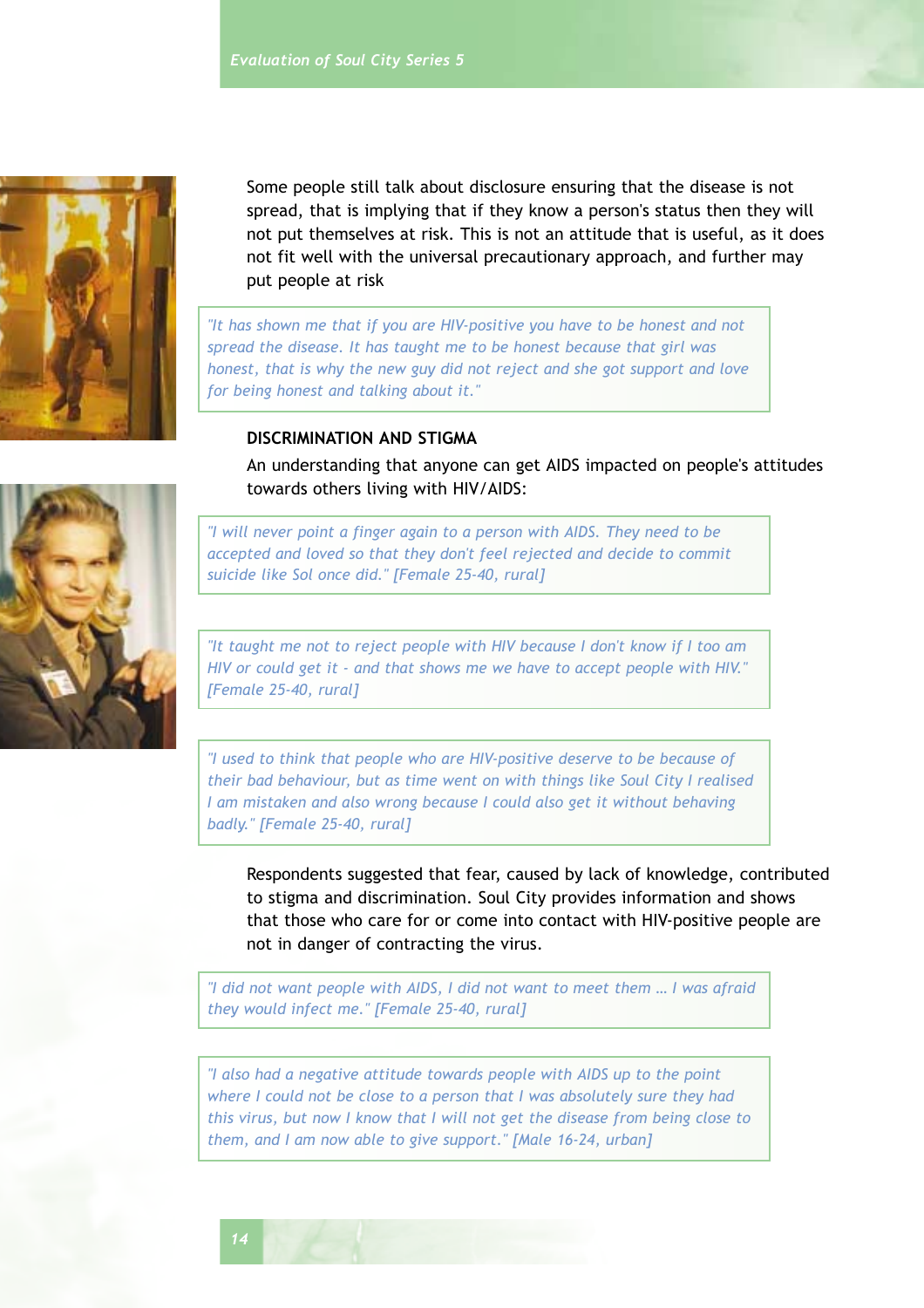*"I had a friend who was diagnosed with HIV and I had a baby - then when she used to come to my home I would keep her away from the baby… until I realised that you don't get HIV from touching." [Female 25-40, rural]*

Some of the characters in Soul City have enormous influential power - Sister Bettina is a particularly powerful figure and her voice lends authority to information or messages.

*"It changed me especially when it comes to discriminating against people with AIDS…. It is the part where Sister Bettina was preaching in church and told us not to discriminate against people with AIDS... I have now learned that a person with AIDS is just like any other person…" [Male 16-24, urban]*

#### **LIVING POSITIVELY**

People understood the positive living messages and felt that they had an impact on how they thought of living with HIV and AIDS.

*"Like that couple, they supported each other and they took vows that the man must go on with life even after she passes on - so there is still life after HIV, you must just look forwards and stop being depressed and thinking of dying. You must just accept." [Female 25-40, rural]*

*"There is life after HIV - it does not mean that you cannot have a partner or you won't get married. There is still life, and you can go on with your life, you are still human with feelings." [Female 16-24, peri-urban]*

*"I thought when you are HIV there is no love and you can't marry - so Sol and Lizzie ended up married and that is where they proved me wrong"*

*…"I also thought like that, and I thought they don't live for a long time so there is no point in them getting married." [Male 16-24, urban]*

*"Life goes on - it doesn't mean if you are positive… like that couple, they supported each other and they took vows that the man must go on with life even after she passes on - so there is still life after HIV. You must just look forward and stop being depressed and thinking of dying ; you must just accept." [Male 16-24, urban]*

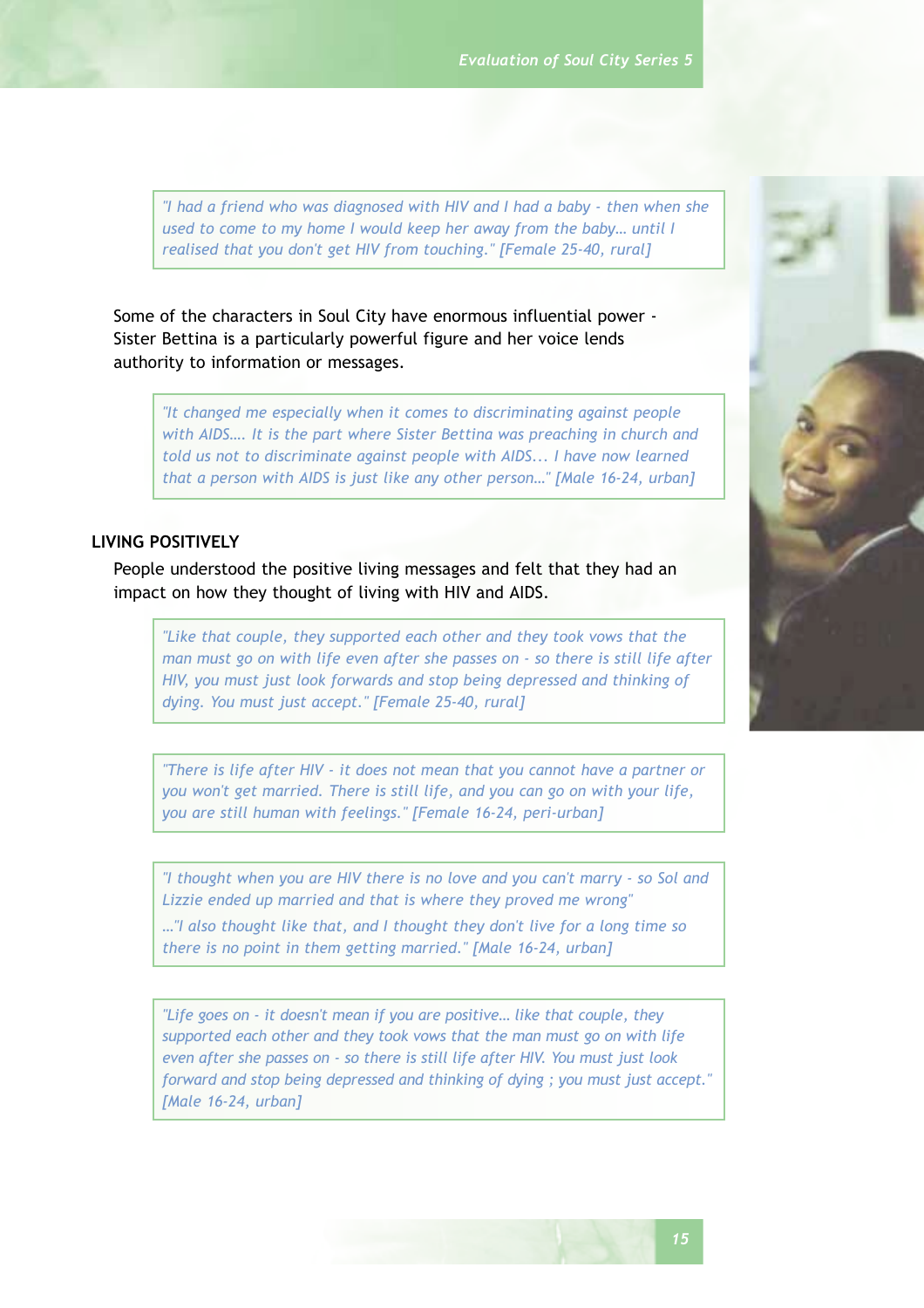

*"It changed my mind because it showed me that even if you are like that [HIV-positive] you can still show your talent or do something with your life." [Male 16-24, urban]*

*"A person with AIDS can do anything that you can do except when they are in their last stage." [Male 16-24, urban]*

*"[Soul City] showed us how to take care of ourselves and that there is life after HIV - so for me Soul City has everything; it has taught us a lot." [Female 25-40, rural]*

## **RAPE**

The stories about rape seemed to impact upon people in a number of ways:

## **SHIFTING WOMEN'S SENSE OF THEIR OWN AUTHORITY**

*"As a woman it has taught me to be proud of being a woman, and a man has not authority over me. My body is my body, especially when it comes to rape and sex." [Female 25-40, rural]*

## **SPEAKING OUT**

*"If you are raped you must not keep it a secret or else it will eat you away and cause you heartaches, and talking about it sets you free and you are able to get help." [Male 16-24, urban]*

*"When it happens it will be difficult to report it but you have to do it." [Female 16-24, peri-urban]*

## **ROLE-MODELLING RESPONSIBLE ACTION**

*"If you witness a wrong thing do not protect that person just because you know them, but think of the victim and their feelings." [Male 16-24, urban]*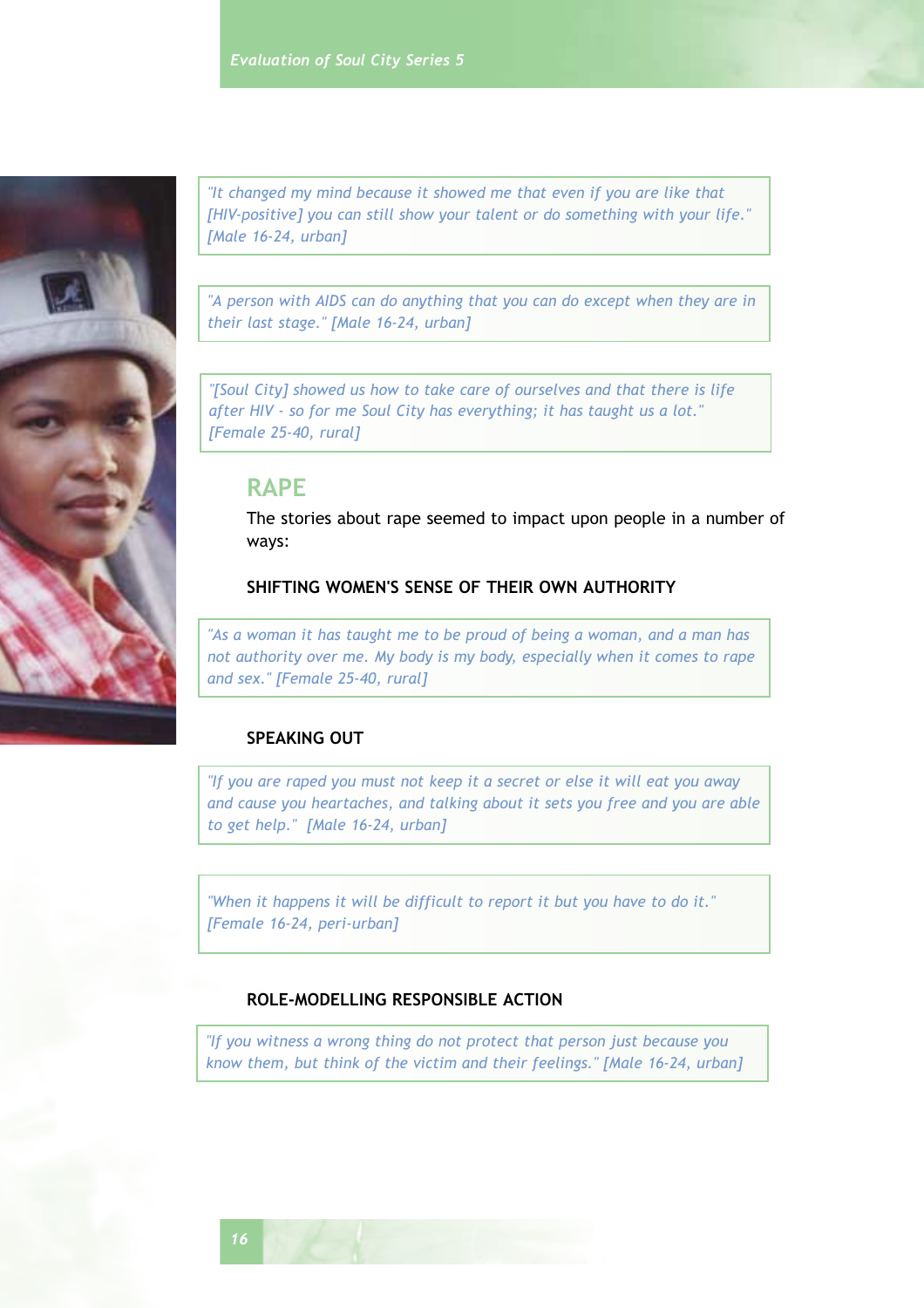*"… Do not be afraid to come out and be a witness." [Male 16-24, urban]*

*"Like that part where they were raping that girl - it is because most of the time people see these things happen to other people and they keep quiet about them, yet if they talk about them it could help a lot of people." [Female 16-24, peri-urban]*

## **RESPONSIBLE BEHAVIOUR**

*"It taught me that No means No." [Male 16-24, urban]*

*"With me there is a part this guy takes a girl to the movies. The lesson there is that taking a girl to movies doesn't mean that she owes you. So such things, we read them and realise that it is true." [Male 25-50, peri-urban]*

*"So, since you watched that scene, once she starts to tell you 'No, no, no" it begins to click on your mind that: 'By the way, I don't have to force because this person, taking her out or buying her drinks doesn't mean she owes me." [Male 25-40, peri-urban]*

Older men talked about the way in which Soul City challenged traditional feelings about sex within a relationship. They felt Soul City had shown that men do not have a right to expect and force sex, no matter what their relationship with the woman. An important realisation for some was that forced sex, even within a marriage, constitutes rape.

*"Back then we used to think that a woman, if she is your wife, she has no right to refuse to have sex with you. If I force her to have sex with me, it means I am raping her, even if she is my wife. So, that is something I have learnt about rape." [Male 25-40, peri-urban]*



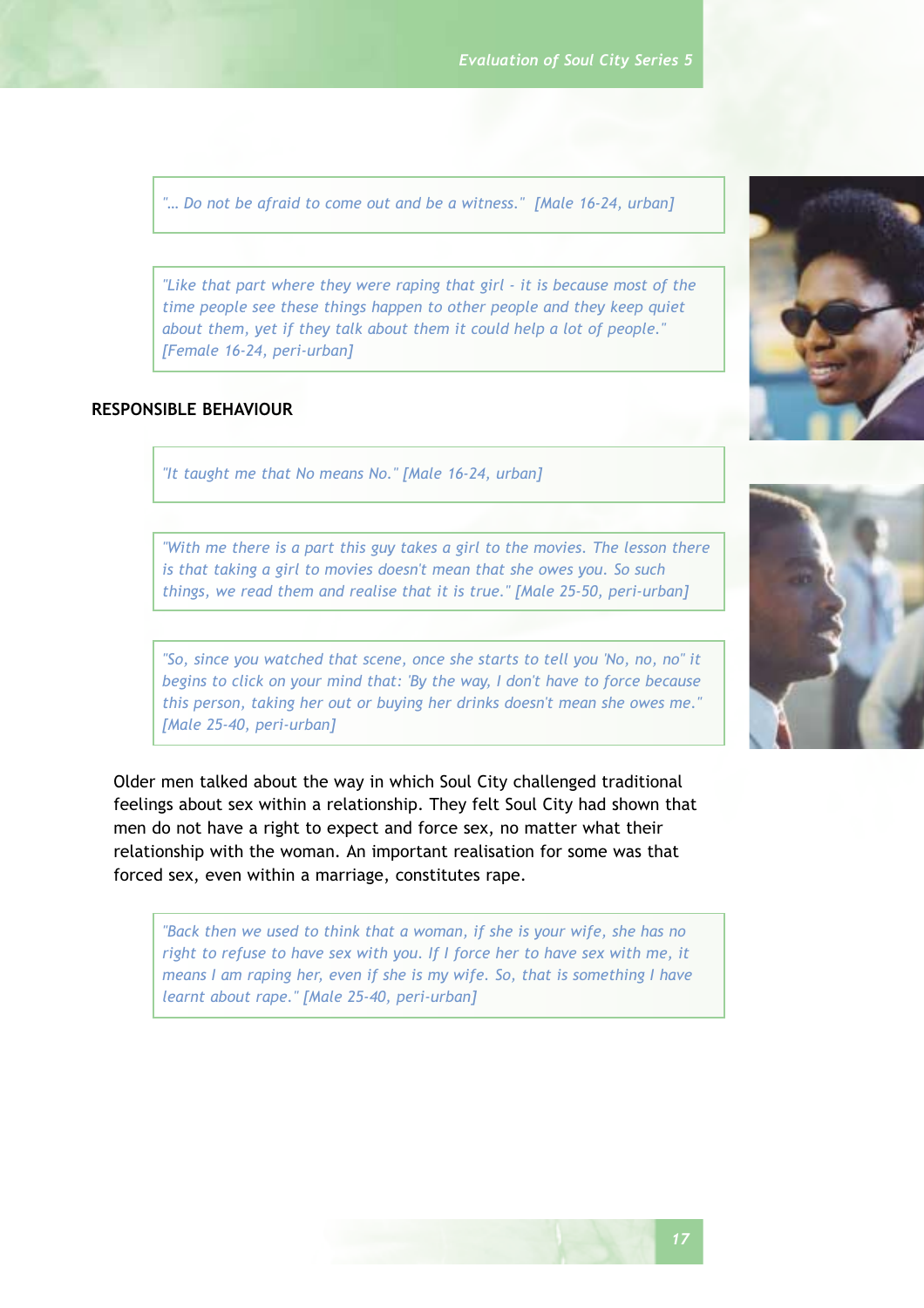

## **RAPE IS NOT YOUR FAULT**

*"I know that you are not to be blamed if you are raped." [Female 16-24, peri-urban]*

*"As women when your boyfriend wants to sleep with you and you do not want to… if he forces himself on you it is rape because he does it against your wish - and that means rape is not your fault." [Female 25-40, rural]*

## **RECOGNITION THAT NOT ALL RAPE IS STRANGER-RAPE**

*"It showed me that you could be raped by someone you know like that episode where that girl is raped by people she knows and trusts…. It is important because we have female friends and it might happen to them." [Male 16-24, urban]*

#### **UNINTENDED MESSAGES:**

An unintended message, which emerged in both male groups, is that men need to be careful of raping women because you can contract HIV/AIDS (both male groups). In other words, the risk of infection operates as the main deterrent, and in some instances is regarded as the reason why men should refrain from raping.

*"It showed that it is not right to rape because you can get AIDS" [Male 16-24, urban]*

Another unintended outcome was the extension of the message that rape can occur with families and relationships - to the extent that some women reported a total breakdown of trust don't trust anyone – because even someone close to you can rape you (females)

*"So when I saw Soul City it taught me never to trust anyone - even my own father, boyfriend and neighbour." [Female 25-40, rural]*

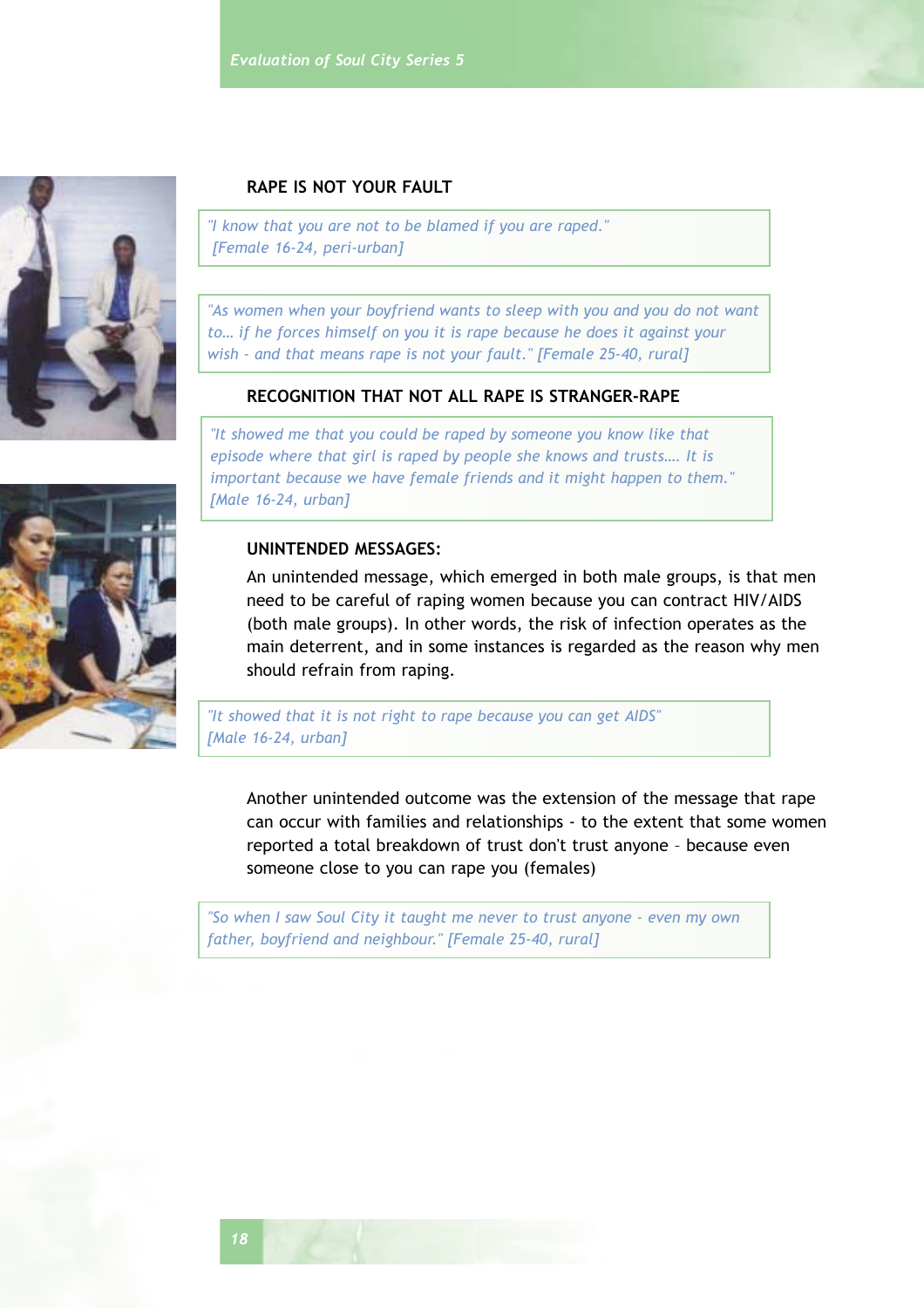# **DISCUSSING THE ISSUES**

*"You should hear how people talk about each episode afterwards. You will see that people out there they do care about it, and because sometimes it's happening in your houses, and you see that it's true." [Female 16-24, periurban*

One young woman talked of the establishment of an AIDS group in her community and described this reflecting the change in community attitudes since Soul City.

*"In our community we never used to talk about AIDS because it was regarded as a private matter, but now when you start talking about AIDS and rape, we always refer back to what we saw on TV." [Female 16-24, peri-urban]*

One woman, a teacher, felt that Soul City had had a direct impact on her teaching because it provided her with reliable information to disseminate to young children and include in dramatic productions.

## **SOUL CITY FACILITATES INTERGENERATIONAL DISCUSSION ABOUT SEX AND RAPE:**

*"Most of the time after each episode you will find our parents trying to coach us about this and that - so if it is happening to most families it means they are contributing something." [Male 16-24, urban]*

*"It has changed the people around me in that at first it was not easy for my parents to talk about sex with me, but now they have changed." [Male 16-24, urban]*

*"I am able to talk to my mother, and the fact that she used to watch Soul City - I am able to go to her with any personal problem I might have." [Female 25-40, urban]*

*"[Soul City] has helped me a lot - as I said, I live with my sibling's daughter. I used to be afraid when she watched TV and there were scenes of sex, rape - I would change the channel. but then I watched Soul City and she was not around, and I saw this woman tell her child about sex. Now I am able to talk to her about sex and relationships" [Female 25-40, rural]*

Soul City also enables children to initiate discussion with their parents.

*"In our community we never used to talk about AIDS because it was regarded as a private matter, but now when you start talking about AIDS and rape, we always refer back to what we saw on TV." [Female 16-24, peri-urban]*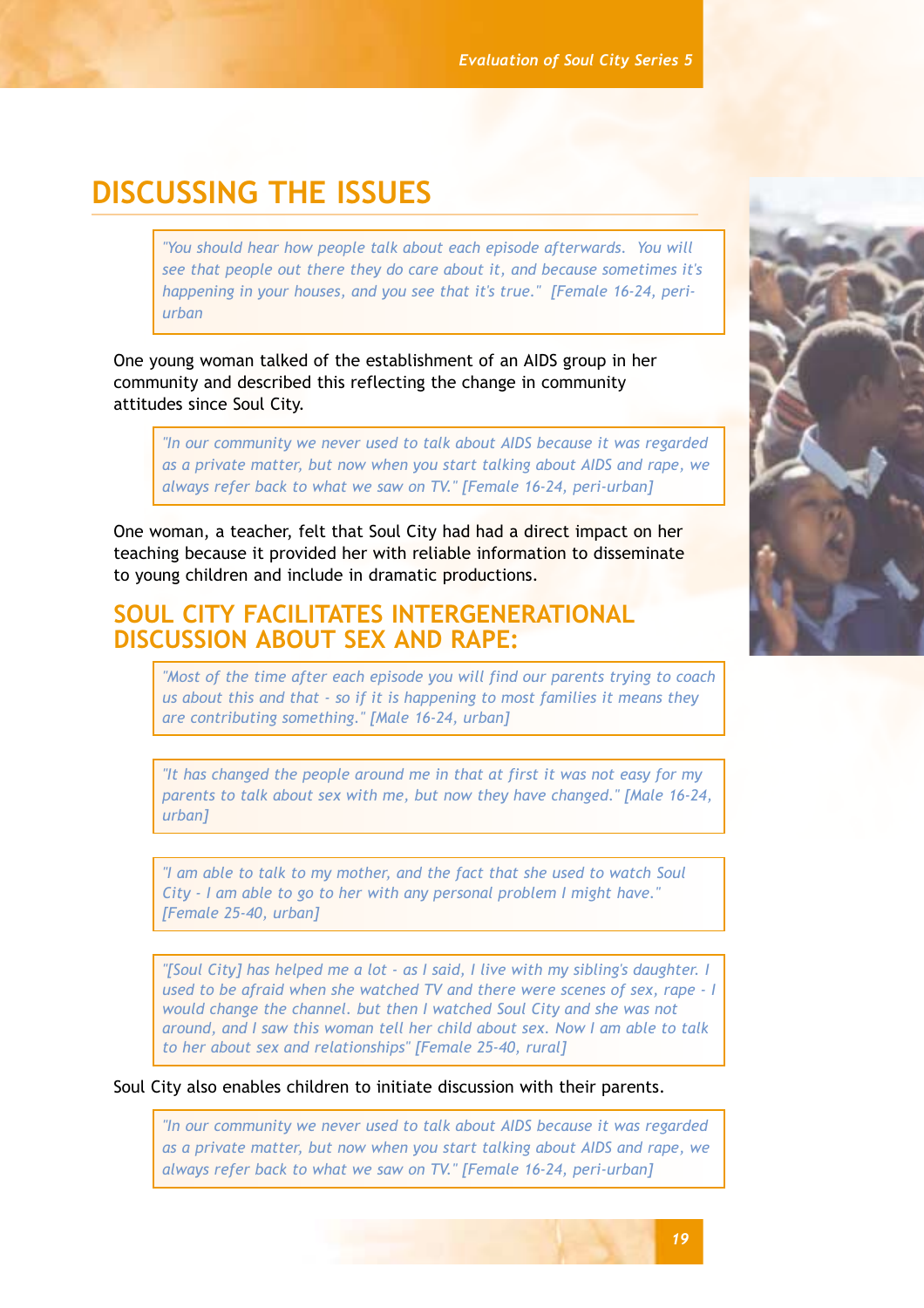# **SMALL BUSINESS DEVELOPMENT**

The portrayal of the process of establishing a small business - and the tenacity of the entrepreneur, despite competition - was inspirational for some. One participant claimed that Soul City had given him the confidence to go ahead and start his own small business:

*"Whatever you do you must trust in yourself and have confidence, and do not concern yourself with what people will say…. I was a little bit shy, because I wanted to start my own business… a spaza shop - and I was afraid of what people will say, but since then [Soul City] I told myself I will do it, and I did, and I have one up and running as we speak." [Male 16-24, urban]*

*"[It showed that] you don't have to be educated or employed to earn a living - you can start your own business and live." [Male 16-24,urban]*

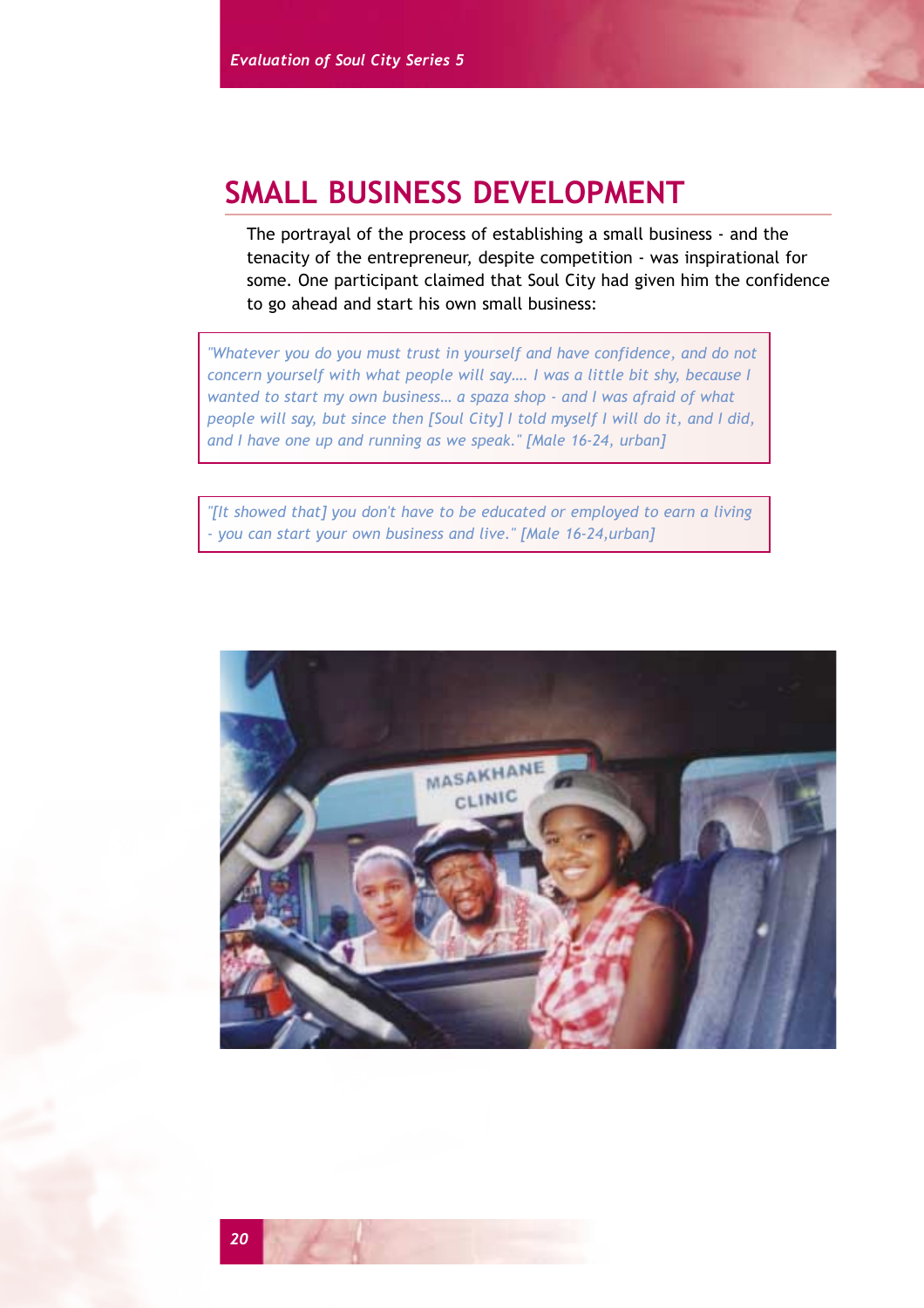# **DISABILITY**

The theme of disability emerged spontaneously in the groups - particularly portrayal of the challenges of being disabled, which lead people to have greater respect for people in wheelchairs. Respondents suggested that, having seen how people with disabilities were treated in Soul City, they are now more patient with people with disabilities and are more willing to assist them. Some explained the change further, saying that having seen Soul City, they could imagine how it felt to have a disability, and so started treating people with disabilities the way they would want to be treated if they were themselves had a disability.

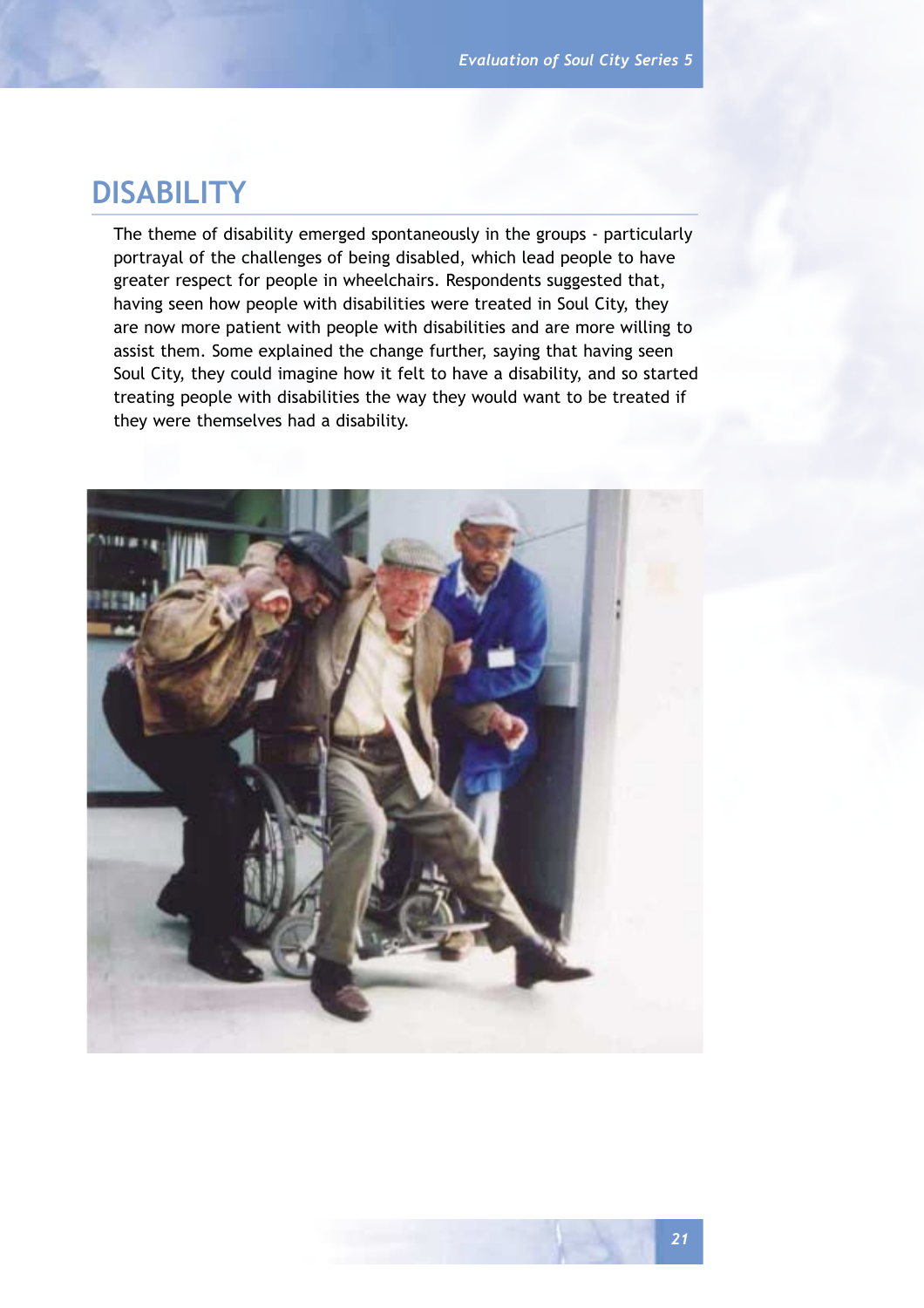



# **ENDURANCE OF OLD THEMES**

There was frequent reference to themes from previous Soul City series particularly Series 4 - in the context of discussion about Soul City's impact. There were a number of references to the theme of domestic violence, and participants specifically referred to the Matlakala / Thabang story on a number of occasions. In this context, the messages that endured were:

- Domestic violence is damaging to children who witness it, and male children might learn to perpetuate it when they grow up
- Victims of domestic violence have recourse
- Woman abuse is a serious crime, and you can get arrested for it

Although the focus of Series 5 was on living with HIV and acceptance and care for people with HIV, there was frequent reference in the groups to HIV messages around transmission and prevention, which were mainly addressed in Series 4.

Some of the younger males discussed the story where Vusi suffered a stroke and was cared for by Sister Bettina - the messages they remembered were about being a good caregiver and the importance of adopting a healthy lifestyle.

*"It is so real it is like it is happening to you." [Female 16-24, peri-urban]*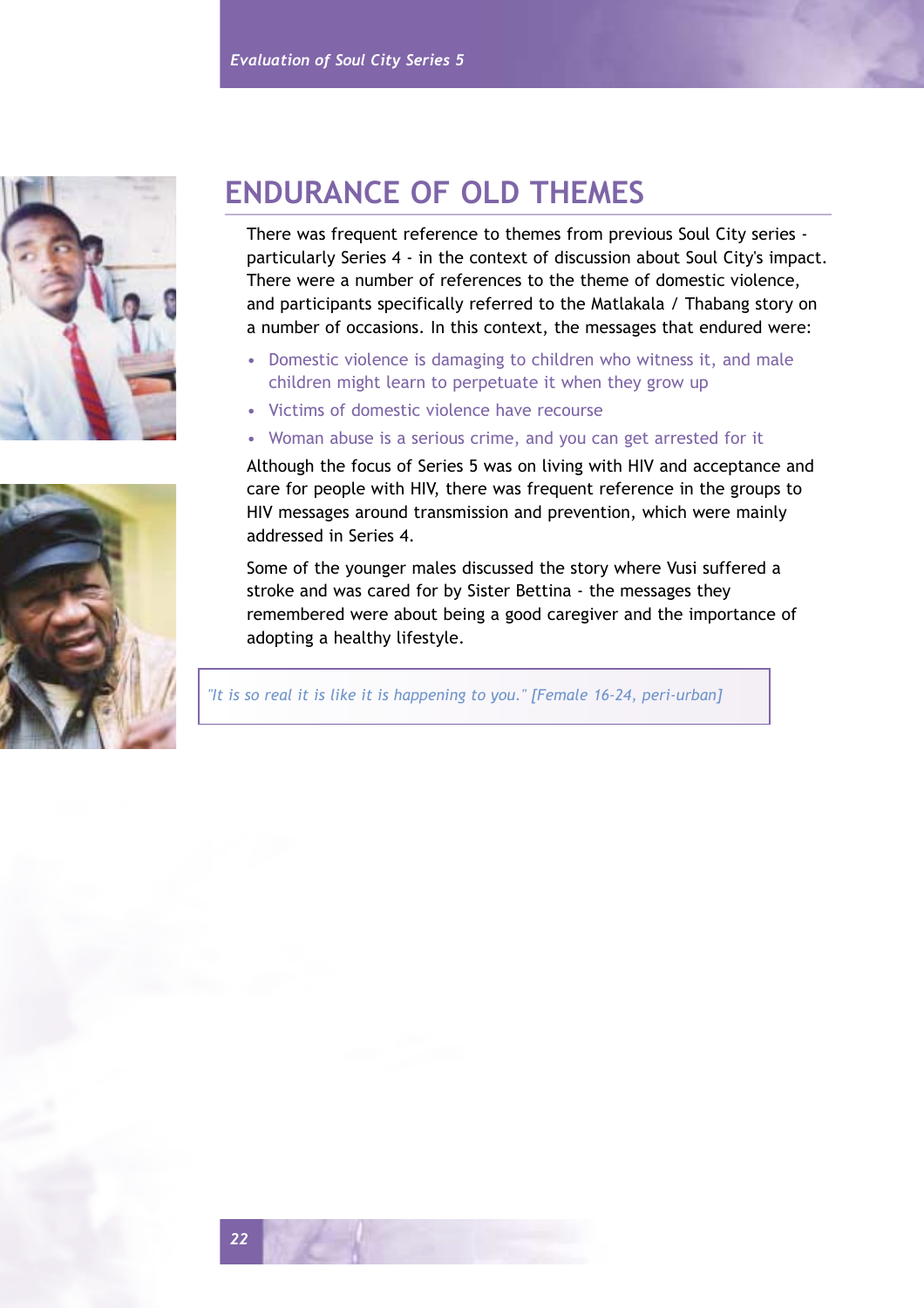# **THE MULTI-MEDIA VEHICLE**

*"I could say it is the contributing factor - amongst all the other dramas it is the only one that has a booklet and if you are bored you read the booklet and other stories don't have booklets." [Male 16-24, urban]*

*"It is not only on TV but also on radio and they had booklets and workshops so I think that is how it succeeded, they could cover a lot of people." [Male 16-24, urban]*

# **CONCLUSION**

This evaluation should be read in conjunction with the evaluations of the first 4 series of Soul City and the evaluation of Soul Buddyz (available on our web page: *www.soulcity.org.za*).

This evaluation confirms for us that the extensive process that goes into developing partnerships and the materials of Soul City ensure that the materials are effective, accessible and that they have an impact.